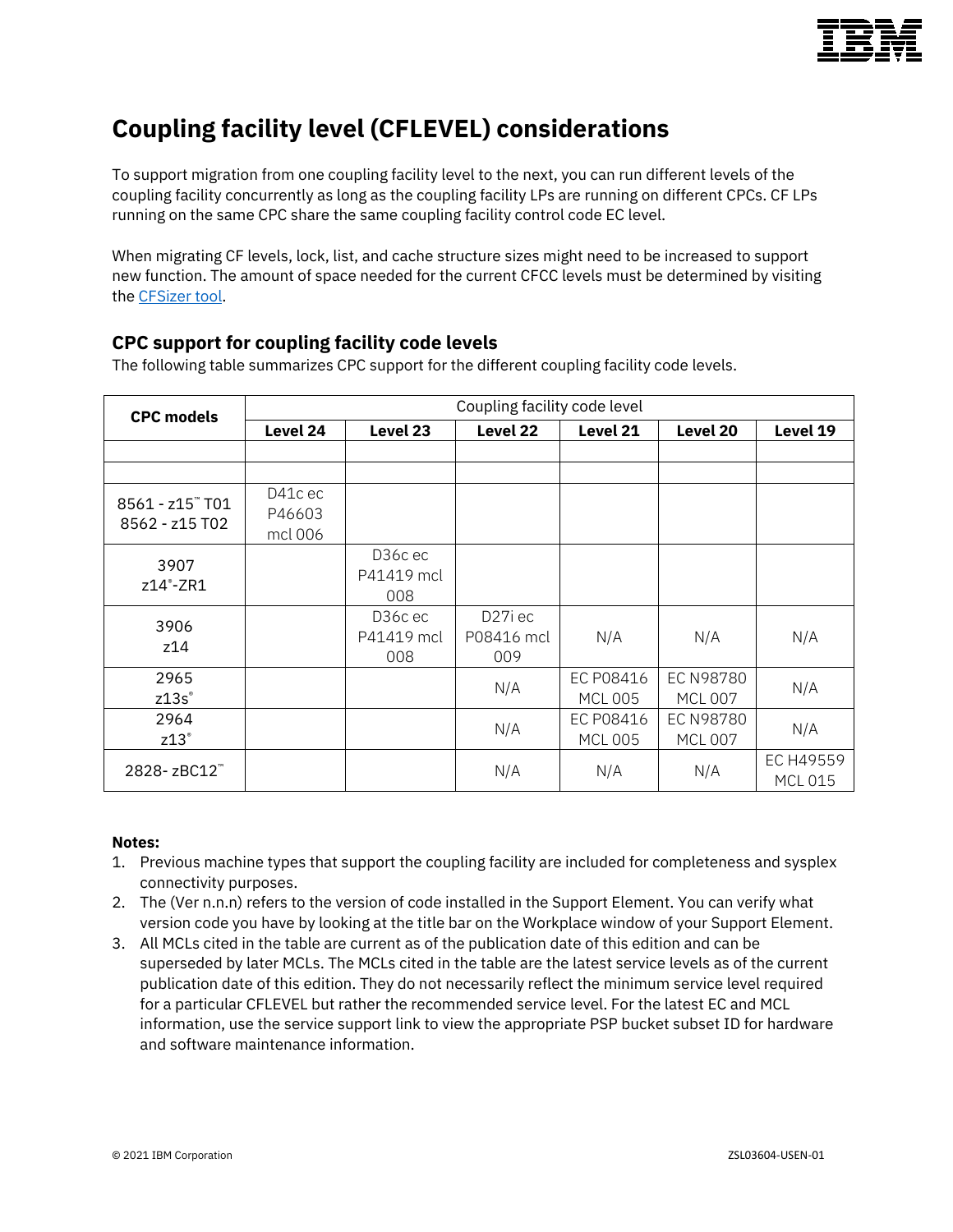#### **Level 24 coupling facility**

A level 24 coupling facility (CFLEVEL=24) provides the following enhancements:

- CFCC Fair Latch Manager2 improvements
- Message Path SYID Resiliency Enhancement
- Shared-Engine CF Default is changed to "DYNDISP=THIN"
- CF Monopolization Avoidance
- 384 Coupling CHPIDs per CPC

#### **Level 23 coupling facility**

A level 23 coupling facility (CFLEVEL=23) provides the following enhancements:

- Asynchronous cross-invalidate (XI) of CF cache structures
- Coupling Facility hang detect enhancements
- Coupling Facility ECR granular latching

#### **Level 22 coupling facility**

A level 22 coupling facility (CFLEVEL=22) provides the following enhancements:

- Notification Delay and Round Robin Support for List and Key-Range Monitoring
- CFCC Encryption Support
- CLTE Performance Enhancements
- Control/Release duplexing enhancements for Cache Structures
- CFCC dispatcher enhancements
- The ability to utilize specialized processors for bringing in new work and dispatching new work.

#### **Level 21 coupling facility**

A level 21 coupling facility (CFLEVEL=21) provides the following enhancements:

- Asynchronous CF duplexing for lock structures when CFLEVEL 21 is at service level 02.16 or higher.
- A CF Dump Reason Code added to the dump header when a CF non-disruptive dump is taken. This allows for a quick evaluation of why the dump was taken.
- The coupling facility will provide identifying information to the service processor similar to what other operating systems running in other logical partitions currently provide.

**CPC Support:** See Table 10 for a listing of the CPCs that support a level 21 coupling facility. **Software Corequisites:** For a list of the software levels that use the function and levels that can coexist with CFLEVEL=21, see the "Summary of CFLEVEL Functions" section of the *z/OS® MVS*™ *Setting Up a Sysplex* document.

#### **Level 20 coupling facility**

A level 20 coupling facility (CFLEVEL=20) provides the following enhancements:

- ICA SR coupling link support
- CFCC processing scalability support
- 256 coupling CHPIDs per CPC support
- Support for up to 141 ICF processors per z Systems server
	- The maximum number of logical processors in a Coupling Facility Partition remains at 16.
- Large Memory Support
	- Improve availability/scalability for larger CF cache structures and data sharing performance with larger Db2*®* Group Buffer Pools (GBP).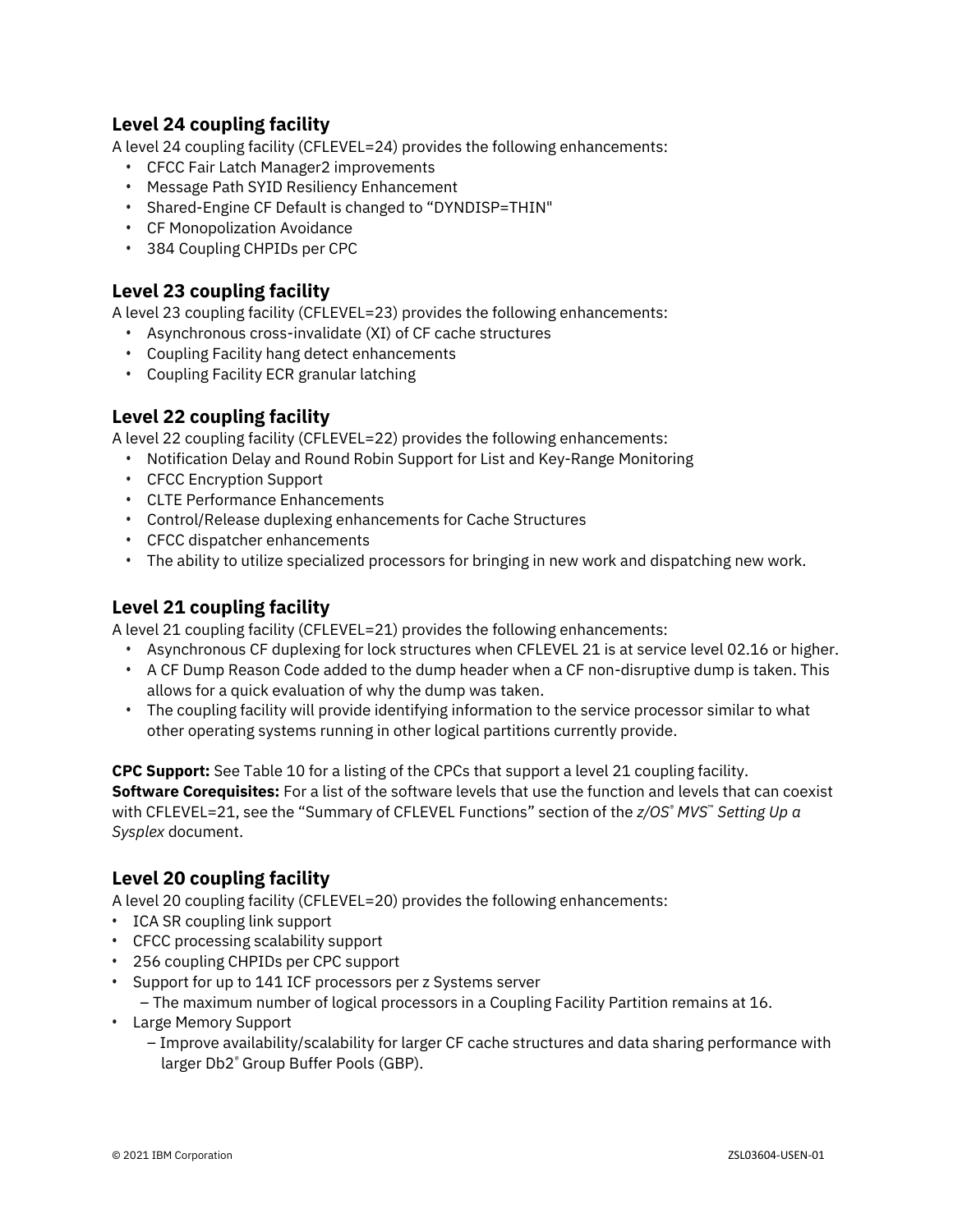- This support removes inhibitors to using large CF structures, enabling use of Large Memory to appropriately scale to larger Db2 Local Buffer Pools (LBP) and Group Buffer Pools (GBP) in data sharing environments.
- CF structure size remains at a maximum of 1 TB

**CPC Support:** See Table 10 for a listing of the CPCs that support a level 20 coupling facility. **Software Corequisites:** For a list of the software levels that use the function and levels that can coexist with CFLEVEL=20, see the "Summary of CFLEVEL Functions" section of the *z/OS MVS Setting Up a Sysplex* document.

#### **Level 19 coupling facility**

A level 19 coupling facility (CFLEVEL=19) provides the following enhancements:

- Coupling Thin Interrupts
	- Improves the efficiency of environments where shared engines are used as Coupling Facilities. While dedicated engines continue to be recommended to obtain the best Coupling Facility performance, Coupling Thin Interrupts may help to facilitate the use of a shared pool of engines, helping to lower your hardware acquisition costs.
	- You may now experience Coupling Facility response time improvements or more consistent response times when using Coupling Facilities with shared engines. This may allow more environments with multiple Coupling Facility images to coexist in a server, and share Coupling Facility engines with reasonably good performance. The response time for asynchronous Coupling Facility requests may also be improved as a result of using Coupling Thin Interrupts on the z/OS host system, regardless of whether the Coupling Facility is using shared or dedicated engines.
- XI Detection
	- ‒ Cross-invalidate and list notification error detection Cross-invalidate (XI) and list notification (LN) signals sent by a coupling facility will now receive meaningful replies from the target systems that provide a secondary message exception code and additional diagnostics if the XI or LN experienced an error in its processing. The CF can take additional diagnostic steps like tracing relevant data and/or marking the structure damaged and taking a non-disruptive structure dump.
- Coupling facility flash exploitation Coupling facility flash provides a way to get high total storage capacity for a CF structure without needing to define excessively large amounts of structure real memory. Coupling facility flash also provides resiliency and capacity in the event of such backups.
	- ‒ Initial coupling facility flash exploitation is targeted for MQ shared queues application structures. It provides standby capacity to handle MQ shared queue buildups during abnormal situations, such as where *putters* are putting to the shared queue, but *getters* are transiently not getting from the shared queue. Flash memory in the CEC is assigned to a CF partition through hardware definition panels, just like it is assigned to the z/OS partitions. The CFRM policy definition permits the desired maximum amount of Flash memory to be used by a particular structure, on a structure-by-structure basis. Structure size requirements for real memory get somewhat larger at initial allocation time to accommodate additional control objects needed to make use of Flash memory. The CFSIZER's structure recommendations take these additional requirements into account, both for sizing the structure's Flash usage itself, and for the related real memory considerations.

**Important:** CF structures allocated in a CFLEVEL 19 coupling facility might need to be significantly larger than in previous CFLEVELs, in order to be allocated with a similar number of usable structure objects. It is highly recommended to use th[e CFSizer tool.](http://www.ibm.com/systems/support/z/cfsizer)

**CPC Support:** See Table 10 for a listing of the CPCs that support a level 19 coupling facility.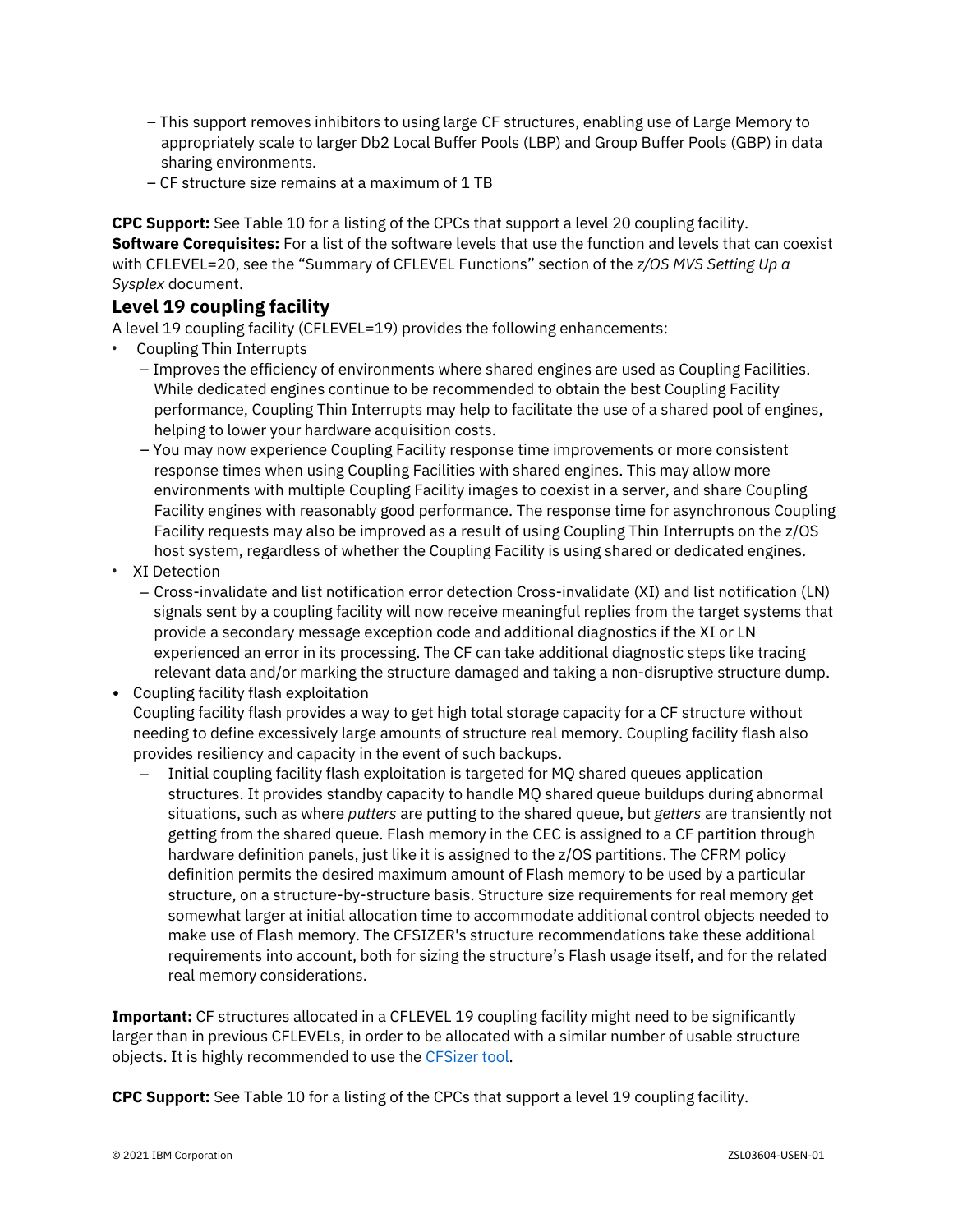**Software Corequisites:** For a list of the software levels that use the function and levels that can coexist with CFLEVEL=19, see the "Summary of CFLEVEL Functions" section of the *z/OS MVS Setting Up a Sysplex* document.

### **Level 18 coupling facility**

A level 18 coupling facility (CFLEVEL=18) provides the following enhancements:

- CF cache write-around support for performance enhancement. Db2 can use a conditional write
- command during batch update/insert processing to decide which entries should be written to the GBP caches and which entries should be written around the cache to disk.
- CF cache registration attachment validation for error detection.
- CF large structure testing capability.
- CFCC non-disruptive coupling facility dumping support, for improved coupling facility serviceability
- CF structure expansion/contraction/reapportionment performance enhancement for list and cache structures
- Increase in the maximum number of CF structure instances (SIDs) per CF image from 1023 to 2047
- Support for greater than 32 connectors to a CF list/lock structure
- Increase in the number of coupling CHPIDs that can attach to a CF image from 64 to 128

**Important:** CF structures allocated in a CFLEVEL 18 coupling facility might need to be significantly larger than in previous CFLEVELs, in order to be allocated with a similar number of usable structure objects. It is highly recommended to use th[e CFSizer tool.](http://www.ibm.com/systems/support/z/cfsizer)

**CPC Support:** See Table 10 for a listing of the CPCs that support a level 18 coupling facility. **Software Corequisites:** For a list of the software levels that use the function and levels that can coexist with CFLEVEL=18, see the "Summary of CFLEVEL Functions" section of the *z/OS MVS Setting Up a Sysplex* document.

## **Level 17 coupling facility**

A level 17 coupling facility (CFLEVEL=17) provides the following enhancements:

- CF cache write-around support for performance enhancement. Db2 can use a conditional write
- command during batch update/insert processing to decide which entries should be written to the GBP
- caches and which entries should be written around the cache to disk.
- CF cache registration attachment validation to protect against lost cross-invalidate signals.
- CFCC non-disruptive coupling facility dumping support, for improved coupling facility serviceability. Additional capabilities for the CFCC non-disruptive dumping support are provided to allow for capturing and collecting extended diagnostic structure data from CF structures that have encountered an error that are non-disruptive and performed in the background.
- CF structure expansion/contraction/reapportionment performance enhancement for list and cache structures
- Increase in the maximum number of CF structure instances (SIDs) per CF image from 1023 to 2047
- Support for greater than 32 connectors to a CF list/lock structure
- Increase in the number of coupling CHPIDs that can attach to a CF image from 64 to 128

**Important:** CF structures allocated in a CFLEVEL 17 coupling facility might need to be significantly larger than in previous CFLEVELs, in order to be allocated with a similar number of usable structure objects. It is highly recommended to use th[e CFSizer](http://www.ibm.com/systems/support/z/cfsizer) tool.